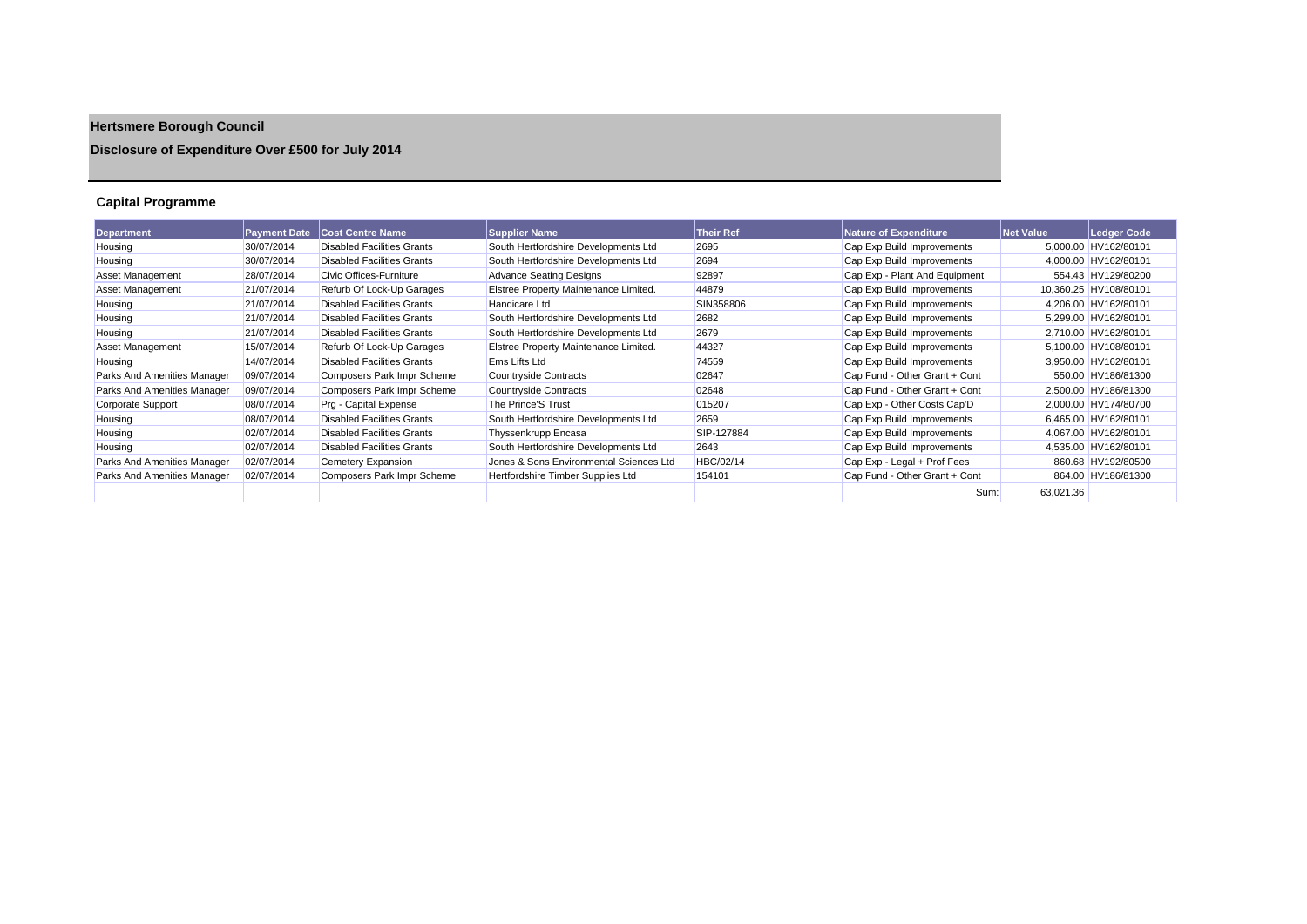## **Hertsmere Borough Council**

**Disclosure of Expenditure Over £500 for July 2014**

#### **Revenue**

| <b>Department</b>           | <b>Payment Date</b> | <b>Cost Centre Name</b>           | <b>Supplier Name</b>                      | <b>Their Ref</b>   | Nature of Expenditure            | <b>Net Value</b> | <b>Ledaer Code</b>    |
|-----------------------------|---------------------|-----------------------------------|-------------------------------------------|--------------------|----------------------------------|------------------|-----------------------|
| Anti Fraud Unit             | 31/07/2014          | Anti Fraud Unit                   | Manpower Uk Ltd                           | DI94921            | Salaries - Agency                |                  | 1,628.54 HJ830/01004  |
| <b>Asset Management</b>     | 31/07/2014          | <b>Asset Management</b>           | Manpower Uk Ltd                           | DI94921            | Salaries - Agency                |                  | 1,337.76 HB270/01004  |
| Democratic Services Unit    | 31/07/2014          | Legal Business Unit               | Manpower Uk Ltd                           | DI94921            | Salaries - Agency                |                  | 3,357.68 HN300/01004  |
| Development Control         | 31/07/2014          | <b>Planning Grants</b>            | <b>Idox Software Ltd</b>                  | 7003226            | <b>Training External</b>         |                  | 625.00 HG210/01403    |
| Development Control         | 31/07/2014          | Planning Improvement Project      | Anne Jagger                               | 14512              | Bonus/Retention                  |                  | 1,908.00 HG210/01006  |
| Development Control         | 31/07/2014          | <b>Planning Grants</b>            | Hertfordshire County Council              | 1801573115         | <b>Consultants Fees</b>          |                  | 11,104.00 HG210/05600 |
| Development Control         | 31/07/2014          | Planning Improvement Project      | Anne Jagger                               | 14593              | Salaries - Agency                |                  | 960.63 HG210/01004    |
| <b>Drainage Services</b>    | 31/07/2014          | <b>Drainage Consultancy</b>       | Manpower Uk Ltd                           | DI94921            | Salaries - Agency                |                  | 505.13 HE640/01004    |
| <b>Drainage Services</b>    | 31/07/2014          | Land Drainage Maintenance         | Manpower Uk Ltd                           | DI94921            | Salaries - Agency                |                  | 545.54 HE600/01004    |
| <b>Drainage Services</b>    | 31/07/2014          | Revenue Funded Drainage Schs      | Manpower Uk Ltd                           | DI94921            | Salaries - Agency                |                  | 516.38 HE601/01004    |
| <b>Environmental Health</b> | 31/07/2014          | <b>Environmental Health</b>       | Manpower Uk Ltd                           | DI94921            | Salaries - Agency                |                  | 574.77 HF700/01004    |
| Finance                     | 31/07/2014          | Revenues + Benefits Unit          | Manpower Uk Ltd                           | DI94921            | Salaries - Agency                |                  | 3,565.19 HN150/01004  |
| Parking                     | 31/07/2014          | <b>Parking Services</b>           | <b>Tony Simmons Services</b>              | TS-354-272014      | Salaries - Agency                |                  | 560.00 HH800/01001    |
| Parking                     | 31/07/2014          | <b>Parking Services</b>           | Manpower Uk Ltd                           | DI94921            | Salaries - Agency                |                  | 1,007.75 HH800/01004  |
| Parks And Amenities Manager | 31/07/2014          | Allum Ln Cemetery+Closed Gnd      | John O'Conner Grounds Maintenance         | 47254              | <b>Contractors Payments</b>      |                  | 1,002.00 HE101/05601  |
| Parks And Amenities Manager | 31/07/2014          | Allum Ln Cemetery+Closed Gnd      | John O'Conner Grounds Maintenance         | 47253              | <b>Contractors Payments</b>      |                  | 3.615.20 HE101/05601  |
| Parks And Amenities Manager | 31/07/2014          | Allum Ln Cemetery+Closed Gnd      | John O'Conner Grounds Maintenance         | 47402              | <b>Grave Digging</b>             |                  | 1,249.47 HE101/04441  |
| Parks And Amenities Manager | 31/07/2014          | Allum Ln Cemetery+Closed Gnd      | John O'Conner Grounds Maintenance         | 47404              | <b>Grave Digging</b>             |                  | 905.43 HE101/04441    |
| <b>Planning Policy</b>      | 31/07/2014          | <b>Planning Policy</b>            | Manpower Uk Ltd                           | DI94921            | Salaries - Agency                |                  | 1,216.28 HG300/01004  |
| Sports & Cultural Services  | 31/07/2014          | Museums                           | <b>Miss Vania Ermolly</b>                 | 16                 | <b>Contractors Payments</b>      |                  | 1,400.00 HD120/05601  |
| Sports & Cultural Services  | 31/07/2014          | Sports + Youth Development        | Zenith Trampoline Club                    | 22/7               | Salaries - Agency                |                  | 783.50 HD256/01004    |
| Sports & Cultural Services  | 31/07/2014          | Sports Development                | Queens School                             | 1599               | <b>Special Events</b>            |                  | 500.00 HD253/04916    |
| Sports & Cultural Services  | 31/07/2014          | <b>Sports Development</b>         | Queens School                             | 1601               | Miscellaneous Expenses           |                  | 500.00 HD253/04940    |
| Sports & Cultural Services  | 31/07/2014          | Museums                           | Elstree And Borehamwood History Society   | <b>INV 24.7.14</b> | <b>Contractors Payments</b>      |                  | 1,200.00 HD120/05601  |
| <b>Waste Collection</b>     | 31/07/2014          | <b>Cleansing Services</b>         | Manpower Uk Ltd                           | DI94921            | Salaries - Agency                |                  | 2,917.46 HE900/01004  |
| <b>Waste Collection</b>     | 31/07/2014          | <b>Household Waste Collection</b> | Manpower Uk Ltd                           | DI94921            | Salaries - Agency                |                  | 7,663.39 HF100/01004  |
| <b>Waste Collection</b>     | 31/07/2014          | <b>Cleansing Services</b>         | Allstar                                   | E2003150148        | <b>Diesel</b>                    |                  | 3,322.13 HE900/03021  |
| <b>Waste Collection</b>     | 31/07/2014          | <b>Household Waste Collection</b> | Allstar                                   | E2003150148        | <b>Diesel</b>                    |                  | 10,655.97 HF100/03021 |
| <b>Waste Collection</b>     | 31/07/2014          | <b>Trade Waste Collection</b>     | Allstar                                   | E2003150148        | <b>Diesel</b>                    |                  | 549.84 HF300/03021    |
| Anti Fraud Unit             | 30/07/2014          | Anti Fraud Unit                   | Manpower Uk Ltd                           | DI94464            | Salaries - Agency                |                  | 1,950.60 HJ830/01004  |
| Asset Management            | 30/07/2014          | <b>Building Maintenance Prog</b>  | <b>Bright A Blind Limited</b>             | 148590             | <b>Building Repairs</b>          |                  | 1,027.00 HD201/02001  |
| Asset Management            | 30/07/2014          | <b>Asset Management</b>           | Manpower Uk Ltd                           | DI94464            | Salaries - Agency                |                  | 1,233.60 HB270/01004  |
| Corporate Support           | 30/07/2014          | <b>LSP Health Care</b>            | <b>Community Action Hertsmere</b>         | 1457               | Miscellaneous Expenses           |                  | 2,200.00 HE853/04940  |
| Corporate Support           | 30/07/2014          | Assistance To Vol Organisation    | <b>Elstree Productions</b>                | <b>GRANT JUL14</b> | Grants - Voluntary Bodies        |                  | 1.900.00 HD110/04701  |
| Corporate Support           | 30/07/2014          | Assistance To Vol Organisation    | <b>Druglink Ltd</b>                       | <b>GRANT JUL14</b> | Grants - Voluntary Bodies        |                  | 3,000.00 HD110/04701  |
| <b>Corporate Support</b>    | 30/07/2014          | Assistance To Vol Organisation    | Potters Bar Synchronised Swimming Club    | <b>GRANT JUL14</b> | <b>Grants - Voluntary Bodies</b> |                  | 825.00 HD110/04701    |
| Corporate Support           | 30/07/2014          | Assistance To Vol Organisation    | Peace Hospice Care                        | <b>GRANT JUL14</b> | Grants - Voluntary Bodies        |                  | 2,846.00 HD110/04701  |
| Corporate Support           | 30/07/2014          | Assistance To Vol Organisation    | Community Learnig Partnership Ltd         | <b>GRANT JUL14</b> | <b>Grants - Voluntary Bodies</b> |                  | 1,960.00 HD110/04701  |
| Corporate Support           | 30/07/2014          | Assistance To Vol Organisation    | Potters Bar Additional Needs Tennis Group | <b>GRANT JUL14</b> | <b>Grants - Voluntary Bodies</b> |                  | 3,000.00 HD110/04701  |
| Corporate Support           | 30/07/2014          | Assistance To Vol Organisation    | <b>Herts Mind Network</b>                 | <b>GRANT JUL14</b> | Grants - Voluntary Bodies        |                  | 2,409.00 HD110/04701  |
| Corporate Support           | 30/07/2014          | Assistance To Vol Organisation    | Belstone Fc                               | <b>GRANT JUL14</b> | <b>Grants - Voluntary Bodies</b> |                  | 1,000.00 HD110/04701  |
| <b>Corporate Support</b>    | 30/07/2014          | Assistance To Vol Organisation    | Borehamwood Foodbank                      | <b>GRANT JUL14</b> | <b>Grants - Voluntary Bodies</b> |                  | 2.766.00 HD110/04701  |
| Corporate Support           | 30/07/2014          | Assistance To Vol Organisation    | Bushey & Borehamwood Sub Aqua Club        | <b>GRANT JUL14</b> | <b>Grants - Voluntary Bodies</b> |                  | 2,000.00 HD110/04701  |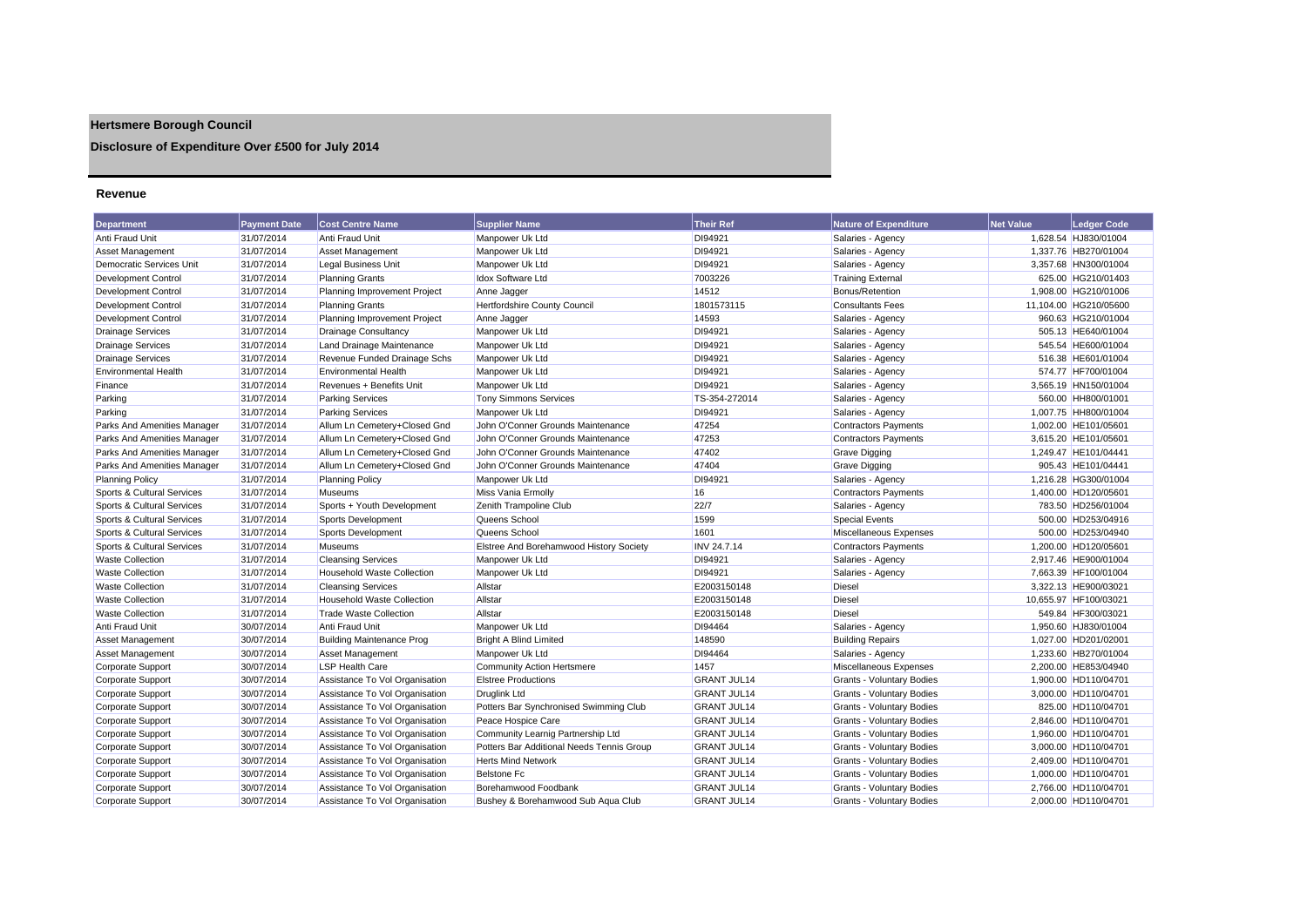| <b>Customer Services</b>               | 30/07/2014               | <b>Civic Offices Catering</b>                           | <b>Connect Vending Limited</b>                                    | <b>INV43635</b>        | Repairs + Renewals                               | 509.95 HN720/04002                           |
|----------------------------------------|--------------------------|---------------------------------------------------------|-------------------------------------------------------------------|------------------------|--------------------------------------------------|----------------------------------------------|
| Democratic Services Unit               | 30/07/2014               | <b>Legal Business Unit</b>                              | Manpower Uk Ltd                                                   | DI94464                | Salaries - Agency                                | 3,056.63 HN300/01004                         |
| <b>Development Control</b>             | 30/07/2014               | Development Management                                  | Macdonald & Company                                               | 0000055200             | Salaries - Agency                                | 1.123.16 HG200/01004                         |
| <b>Development Control</b>             | 30/07/2014               | Development Management                                  | Macdonald & Company                                               | 0000055299             | Salaries - Agency                                | 1,100.22 HG200/01004                         |
| <b>Drainage Services</b>               | 30/07/2014               | <b>Drainage Consultancy</b>                             | Manpower Uk Ltd                                                   | DI94464                | Salaries - Agency                                | 505.13 HE640/01004                           |
| <b>Drainage Services</b>               | 30/07/2014               | Land Drainage Maintenance                               | Manpower Uk Ltd                                                   | DI94464                | Salaries - Agency                                | 505.13 HE600/01004                           |
| <b>Drainage Services</b>               | 30/07/2014               | Revenue Funded Drainage Schs                            | Manpower Uk Ltd                                                   | DI94464                | Salaries - Agency                                | 1,477.76 HE601/01004                         |
| <b>Drainage Services</b>               | 30/07/2014               | <b>Drainage Consultancy</b>                             | Eurovia Infrastructure Limited                                    | 5054.4.0068000         | <b>Contractors Payments</b>                      | 17,050.08 HE640/05601                        |
| Environmental Health                   | 30/07/2014               | <b>Environmental Health</b>                             | The Answering Service Ltd                                         | 21816                  | <b>Emergency Call Out</b>                        | 537.43 HF700/04505                           |
| <b>Environmental Health</b>            | 30/07/2014               | <b>Food Contamination</b>                               | Cieh                                                              | <b>INV480010</b>       | <b>Contractors Payments</b>                      | 1,173.95 HE863/05601                         |
| <b>Environmental Health</b>            | 30/07/2014               | <b>Environmental Health</b>                             | Manpower Uk Ltd                                                   | DI94464                | Salaries - Agency                                | 1.183.09 HF700/01004                         |
| Finance                                | 30/07/2014               | Revenues + Benefits Unit                                | Manpower Uk Ltd                                                   | DI94464                | Salaries - Agency                                | 4,490.04 HN150/01004                         |
| <b>General Expenses</b>                | 30/07/2014               | <b>General Expenses</b>                                 | Sector Treasury Services Ltd                                      | 93786171               | Miscellaneous Expenses                           | 750.00 HB100/04940                           |
| <b>General Expenses</b>                | 30/07/2014               | <b>General Expenses</b>                                 | <b>Care First</b>                                                 | CAF0000025712          | Medical                                          | 2,518.74 HB100/01414                         |
| Housing                                | 30/07/2014               | Homelessness                                            | Civic Lodge Hotel                                                 | 2328                   | Bed + Breakfast                                  | 1,210.00 HJ700/04725                         |
| Housing                                | 30/07/2014               | Homelessness                                            | Civic Lodge Hotel                                                 | 2329                   | Bed + Breakfast                                  | 1,705.00 HJ700/04725                         |
| Housing                                | 30/07/2014               | Homelessness                                            | Civic Lodge Hotel                                                 | 2330                   | Bed + Breakfast                                  | 840.00 HJ700/04725                           |
| Housing                                | 30/07/2014               | Homelessness                                            | Civic Lodge Hotel                                                 | 2333                   | Bed + Breakfast                                  | 1,650.00 HJ700/04725                         |
| Housing                                | 30/07/2014               | Homelessness                                            | Altwood Housing                                                   | AHL131401992           | Bed + Breakfast                                  | 2.975.00 HJ700/04725                         |
| Housing                                | 30/07/2014               | Homelessness                                            | Altwood Housing                                                   | AHL131401991           | Bed + Breakfast                                  | 1,925.00 HJ700/04725                         |
| Housing                                | 30/07/2014               | Homelessness                                            | Altwood Housing                                                   | AHL131401993           | Bed + Breakfast                                  | 1,056.00 HJ700/04725                         |
| Housing                                | 30/07/2014               | Homelessness                                            | Assetgrove Lettings Ltd                                           | 4487                   | Bed + Breakfast                                  | 630.00 HJ700/04725                           |
| <b>Information Services Unit</b>       | 30/07/2014               | Information Services (Is)                               | Swinford Consulting Ltd                                           | <b>HBC201407-IS</b>    | It Managed Services                              | 900.00 HN200/04570                           |
| Parking                                | 30/07/2014               | <b>Parking Services</b>                                 | Manpower Uk Ltd                                                   | DI94464                | Salaries - Agency                                | 906.98 HH800/01004                           |
| <b>Planning Policy</b>                 | 30/07/2014               | <b>Planning Policy</b>                                  | Macdonald & Company                                               | 0000055297             | Salaries - Agency                                | 1,056.18 HG300/01004                         |
| <b>Planning Policy</b>                 | 30/07/2014               | <b>Planning Policy</b>                                  | Macdonald & Company                                               | 0000055199             | Salaries - Agency                                | 1,063.43 HG300/01004                         |
| <b>Planning Policy</b>                 | 30/07/2014               | <b>Planning Policy</b>                                  | Manpower Uk Ltd                                                   | DI94464                | Salaries - Agency                                | 1,052.10 HG300/01004                         |
| <b>Waste Collection</b>                | 30/07/2014               | <b>Recycling Expansion</b>                              | Urs Infrastructure & Environment Uk Ltd                           | 5925596                | <b>Consultants Fees</b>                          | 17,120.00 HF410/05600                        |
| <b>Waste Collection</b>                | 30/07/2014               | <b>Cleansing Services</b>                               | Manpower Uk Ltd                                                   | DI94464                | Salaries - Agency                                | 3,630.98 HE900/01004                         |
| <b>Waste Collection</b>                | 30/07/2014               | <b>Household Waste Collection</b>                       | Manpower Uk Ltd                                                   | DI94464                | Salaries - Agency                                | 4,466.79 HF100/01004                         |
| <b>Asset Management</b>                | 28/07/2014               | <b>Civic Offices</b>                                    | Ae Energy Limited                                                 | 6035/217               | <b>Building Repairs</b>                          | 800.00 HN700/0200                            |
| Asset Management                       | 28/07/2014               | <b>Building Maintenance Prog</b>                        | Nsr Management Ltd                                                | 10478                  | <b>Building Repairs</b>                          | 5,301.00 HD201/0200                          |
| <b>Asset Management</b>                | 28/07/2014               | <b>Asset Management</b>                                 | Venn Group Limited                                                | 966849                 | Salaries - Agency                                | 935.94 HB270/01004                           |
| <b>Print Services</b>                  | 24/07/2014               | Design + Print Services                                 | <b>Pitney Bowes Ltd</b>                                           | 42020020               | <b>Postal Franking</b>                           | 5,000.00 HN900/04506                         |
| <b>Asset Management</b>                | 23/07/2014               | <b>Civic Offices</b>                                    | <b>Affinity Water Limited</b>                                     | 1071683-8/16.07        | <b>Water Rates</b>                               | 704.04 HN700/02104                           |
| Asset Management                       | 23/07/2014               | Asset Management                                        | Venn Group Limited                                                | 964884                 | Salaries - Agency                                | 935.94 HB270/01004                           |
| Asset Management                       | 23/07/2014               | Asset Management                                        | Venn Group Limited                                                | 964883                 | Salaries - Agency                                | 800.48 HB270/01004                           |
| <b>Asset Management</b>                | 23/07/2014               | <b>Civic Offices</b>                                    | <b>W</b> H Services                                               | 018917                 | <b>General Repairs</b>                           | 1,512.00 HN700/02009                         |
| <b>Development Control</b>             | 23/07/2014               | Development Management                                  | Macdonald & Company                                               | 0000055298             | Salaries - Agency                                | 2,146.50 HG200/01004                         |
| <b>Development Control</b>             | 23/07/2014               | Development Management                                  | Macdonald & Company                                               | 0000055419             | Salaries - Agency                                | 2,146.50 HG200/01004                         |
| <b>Development Control</b>             | 23/07/2014               | Development Management                                  | Macdonald & Company                                               | 0000055418             | Salaries - Agency                                | 1,937.50 HG200/01004                         |
| <b>Development Control</b>             | 23/07/2014               | Planning Improvement Project                            | Anne Jagger                                                       | 14473                  | Salaries - Agency                                | 1,020.25 HG210/01004                         |
| <b>Drainage Services</b>               | 23/07/2014               | <b>Drainage Consultancy</b>                             | <b>Graystone Building Services Ltd</b>                            | 8940                   | <b>Contractors Payments</b>                      | 7,373.63 HE640/05601                         |
| <b>Drainage Services</b>               | 23/07/2014               | <b>Drainage Consultancy</b>                             | <b>Graystone Building Services Ltd</b>                            | 8969                   | <b>Contractors Payments</b>                      | 2,991.80 HE640/05601                         |
| Elections                              | 23/07/2014               | <b>Electoral Registration Costs</b>                     | Halarose Ltd                                                      | 8456                   | It Maintenance - Hardware                        | 4,134.00 HB810/04560                         |
| <b>Environmental Health</b>            | 23/07/2014               | Vehicle Licencing                                       | Mogo (Uk)                                                         | T24333                 | Miscellaneous Expenses                           | 2,544.00 HE800/04940                         |
| <b>General Expenses</b>                | 23/07/2014               | <b>General Expenses</b>                                 | <b>Hertfordshire County Council</b>                               | 1860002101             | Miscellaneous Expenses                           | 533.33 HB100/04940                           |
| Housing                                | 23/07/2014               | Homelessness                                            | Altwood Housing                                                   | AHL131401994           | Bed + Breakfast                                  | 1,540.00 HJ700/04725                         |
|                                        | 23/07/2014               | Homelessness                                            |                                                                   | AHL131401996           |                                                  | 660.00 HJ700/04725                           |
| Housing                                |                          |                                                         | Altwood Housing                                                   |                        | Bed + Breakfast                                  |                                              |
| Parking<br>Parks And Amenities Manager | 23/07/2014<br>23/07/2014 | <b>Parking Services</b><br>Allum Ln Cemetery+Closed Gnd | <b>Tony Simmons Services</b><br>John O'Conner Grounds Maintenance | TS-345-212014<br>46967 | Salaries - Agency<br><b>Gm Contract Payments</b> | 2,175.00 HH800/01001<br>5.347.11 HE101/05605 |
|                                        |                          |                                                         |                                                                   |                        |                                                  |                                              |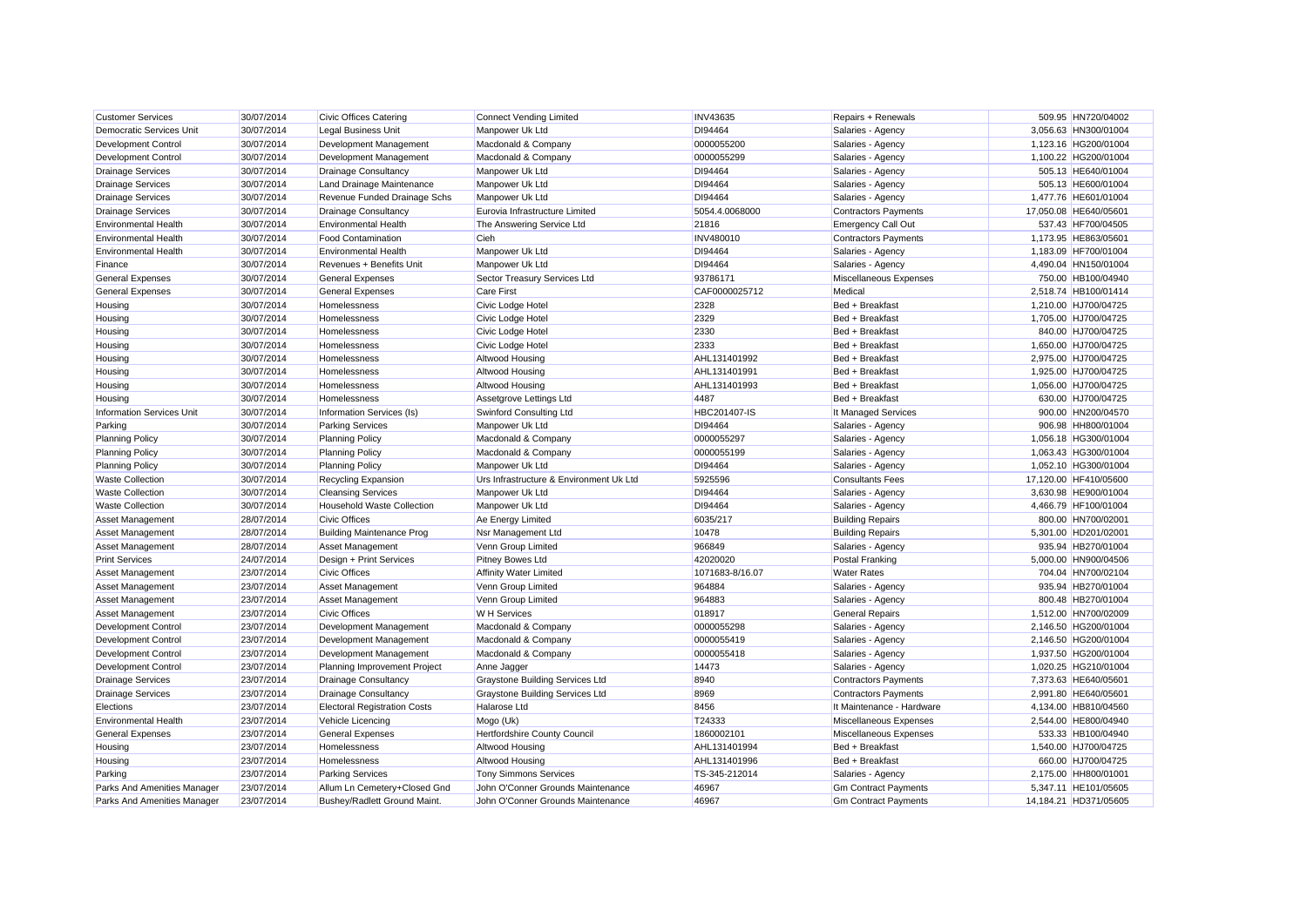| Parks And Amenities Manager | 23/07/2014 | Bwood/Elstree/Shenley Gnd Mnt    | John O'Conner Grounds Maintenance        | 46967            | <b>Gm Contract Payments</b>    | 25,395.30 HD372/05605 |
|-----------------------------|------------|----------------------------------|------------------------------------------|------------------|--------------------------------|-----------------------|
| Parks And Amenities Manager | 23/07/2014 | <b>Parks Cleansing</b>           | John O'Conner Grounds Maintenance        | 46967            | <b>Gm Contract Payments</b>    | 6,169.38 HD302/05605  |
| Parks And Amenities Manager | 23/07/2014 | Pbar/Sth Mimms/Ridge Gnd Mnt     | John O'Conner Grounds Maintenance        | 46967            | Gm Contract Payments           | 13,661.10 HD373/05605 |
| Parks And Amenities Manager | 23/07/2014 | Allum Ln Cemetery+Closed Gnd     | John O'Conner Grounds Maintenance        | 47013            | <b>Gm Contract Payments</b>    | 5,347.11 HE101/05605  |
| Parks And Amenities Manager | 23/07/2014 | Bushey/Radlett Ground Maint.     | John O'Conner Grounds Maintenance        | 47013            | <b>Gm Contract Payments</b>    | 14,184.21 HD371/05605 |
| Parks And Amenities Manager | 23/07/2014 | Bwood/Elstree/Shenley Gnd Mnt    | John O'Conner Grounds Maintenance        | 47013            | <b>Gm Contract Payments</b>    | 25,395.30 HD372/05605 |
| Parks And Amenities Manager | 23/07/2014 | <b>Parks Cleansing</b>           | John O'Conner Grounds Maintenance        | 47013            | <b>Gm Contract Payments</b>    | 6,169.38 HD302/05605  |
| Parks And Amenities Manager | 23/07/2014 | Pbar/Sth Mimms/Ridge Gnd Mnt     | John O'Conner Grounds Maintenance        | 47013            | <b>Gm Contract Payments</b>    | 13,661.10 HD373/05605 |
| Parks And Amenities Manager | 23/07/2014 | Parks                            | Europa Nationwide Technical Services Ltd | S0116725         | <b>Building Repairs</b>        | 1,112.56 HD300/02001  |
| Sports & Cultural Services  | 23/07/2014 | Sports Development               | Watford Freestyle Kickboxing School      | WAT <sub>2</sub> | <b>Special Events</b>          | 660.00 HD253/04916    |
| Housing                     | 22/07/2014 | Homelessness                     | Shiraz Jivraj                            | 1062             | Bed + Breakfast                | 6,750.00 HJ700/04725  |
| Housing                     | 22/07/2014 | Homelessness                     | <b>Emergency Accommodation Ltd</b>       | 6/1523           | Bed + Breakfast                | 1,140.00 HJ700/04725  |
| Housing                     | 22/07/2014 | Homelessness                     | <b>Emergency Accommodation Ltd</b>       | 6/1597           | Bed + Breakfast                | 1,740.00 HJ700/04725  |
| Housing                     | 22/07/2014 | Homelessness                     | <b>Emergency Accommodation Ltd</b>       | 6/1599           | Bed + Breakfast                | 1,020.00 HJ700/04725  |
| Housing                     | 22/07/2014 | Homelessness                     | <b>Emergency Accommodation Ltd</b>       | 6/1614           | Bed + Breakfast                | 1,440.00 HJ700/04725  |
| Housing                     | 22/07/2014 | Homelessness                     | <b>Emergency Accommodation Ltd</b>       | 6/1615           | Bed + Breakfast                | 1,440.00 HJ700/04725  |
| Housing                     | 22/07/2014 | Homelessness                     | <b>Emergency Accommodation Ltd</b>       | 6/1639           | Bed + Breakfast                | 722.00 HJ700/04725    |
| Housing                     | 22/07/2014 | Homelessness                     | Assetgrove Lettings Ltd                  | 6474             | Bed + Breakfast                | 1,350.00 HJ700/04725  |
| Housing                     | 22/07/2014 | Homelessness                     | Assetgrove Lettings Ltd                  | 6475             | Bed + Breakfast                | 1,050.00 HJ700/04725  |
| Housing                     | 22/07/2014 | Homelessness                     | Assetgrove Lettings Ltd                  | 6476             | Bed + Breakfast                | 1,650.00 HJ700/04725  |
| Housing                     | 22/07/2014 | Homelessness                     | Assetgrove Lettings Ltd                  | 6477             | Bed + Breakfast                | 1,350.00 HJ700/04725  |
| Housing                     | 22/07/2014 | Homelessness                     | Assetgrove Lettings Ltd                  | 6478             | Bed + Breakfast                | 1,200.00 HJ700/04725  |
| Housing                     | 22/07/2014 | Homelessness                     | Assetgrove Lettings Ltd                  | 6479             | Bed + Breakfast                | 1,200.00 HJ700/04725  |
| Housing                     | 22/07/2014 | Homelessness                     | Assetgrove Lettings Ltd                  | 6480             | Bed + Breakfast                | 1,290.00 HJ700/04725  |
| Housing                     | 22/07/2014 | Homelessness                     | Assetgrove Lettings Ltd                  | 6481             | Bed + Breakfast                | 1,200.00 HJ700/04725  |
| Housing                     | 22/07/2014 | Homelessness                     | Assetgrove Lettings Ltd                  | 6482             | Bed + Breakfast                | 1,350.00 HJ700/04725  |
|                             |            |                                  |                                          |                  |                                |                       |
| Housing                     | 22/07/2014 | Homelessness                     | Assetgrove Lettings Ltd                  | 6483             | Bed + Breakfast                | 1,500.00 HJ700/04725  |
| Housing                     | 22/07/2014 | Homelessness                     | Assetgrove Lettings Ltd                  | 6484             | Bed + Breakfast                | 1,050.00 HJ700/04725  |
| Housing                     | 22/07/2014 | Homelessness                     | Assetgrove Lettings Ltd                  | 6485             | Bed + Breakfast                | 900.00 HJ700/04725    |
| Housing                     | 22/07/2014 | Homelessness                     | Assetgrove Lettings Ltd                  | 6486             | Bed + Breakfast                | 1,050.00 HJ700/04725  |
| Housing                     | 22/07/2014 | Homelessness                     | Assetgrove Lettings Ltd                  | 6487             | Bed + Breakfast                | 900.00 HJ700/04725    |
| Housing                     | 22/07/2014 | Homelessness                     | Assetgrove Lettings Ltd                  | 6488             | Bed + Breakfast                | 1,350.00 HJ700/04725  |
| Housing                     | 22/07/2014 | Homelessness                     | Assetgrove Lettings Ltd                  | 6489             | Bed + Breakfast                | 1,650.00 HJ700/04725  |
| Housing                     | 22/07/2014 | Homelessness                     | Assetgrove Lettings Ltd                  | 6490             | Bed + Breakfast                | 1,350.00 HJ700/04725  |
| Housing                     | 22/07/2014 | Homelessness                     | Assetgrove Lettings Ltd                  | 6491             | Bed + Breakfast                | 1,050.00 HJ700/04725  |
| Housing                     | 22/07/2014 | Homelessness                     | Assetgrove Lettings Ltd                  | 6492             | Bed + Breakfast                | 1,015.00 HJ700/04725  |
| Housing                     | 22/07/2014 | Homelessness                     | Assetgrove Lettings Ltd                  | 6493             | Bed + Breakfast                | 1,820.00 HJ700/04725  |
| Housing                     | 22/07/2014 | Homelessness                     | Assetgrove Lettings Ltd                  | 6494             | Bed + Breakfast                | 1,250.00 HJ700/04725  |
| Housing                     | 22/07/2014 | Homelessness                     | Assetgrove Lettings Ltd                  | 6495             | Bed + Breakfast                | 1,045.00 HJ700/04725  |
| Housing                     | 22/07/2014 | Homelessness                     | Assetgrove Lettings Ltd                  | 6496             | Bed + Breakfast                | 1,170.00 HJ700/04725  |
| Housing                     | 22/07/2014 | Homelessness                     | Altwood Housing                          | AHL131401212     | Bed + Breakfast                | 561.00 HJ700/04725    |
| Housing                     | 22/07/2014 | Homelessness                     | Altwood Housing                          | AHL131401213     | Bed + Breakfast                | 1,540.00 HJ700/04725  |
| Revenues                    | 22/07/2014 | Council Tax                      | Company Barclaycard                      | <b>JUNE 2014</b> | <b>Court Costs</b>             | 4,353.00 HB610/04418  |
| <b>Waste Collection</b>     | 22/07/2014 | Household Waste Collection       | Company Barclaycard                      | <b>JUNE 2014</b> | Road Fund Licence              | 3,262.50 HF100/03030  |
| <b>Asset Management</b>     | 21/07/2014 | <b>Building Maintenance Prog</b> | Europa Nationwide Technical Services Ltd | M0033575         | <b>Building Repairs</b>        | 1,364.66 HD201/02001  |
| <b>Asset Management</b>     | 21/07/2014 | <b>Civic Offices</b>             | <b>Bright A Blind Limited</b>            | 148505           | <b>Building Repairs</b>        | 552.00 HN700/02001    |
| Asset Management            | 21/07/2014 | Commercial Properties            | Kirkby & Diamond                         | IV-A48825        | <b>Consultants Fees</b>        | 750.00 HG521/05600    |
| Asset Management            | 21/07/2014 | Garages                          | Elstree Property Maintenance Limited.    | 41677            | <b>Building Repairs</b>        | 621.00 HK110/02001    |
| Corporate Communications    | 21/07/2014 | Corporate Communications         | D2d Distribution Ltd                     | 001368           | <b>Hertsmere News Delivery</b> | 2,310.00 HB250/04511  |
| Corporate Support           | 21/07/2014 | Assistance To Vol Organisation   | J M Cole Consultancy Ltd                 | 095              | Core Funding                   | 637.50 HD110/04709    |
| Elections                   | 21/07/2014 | <b>Borough Council Election</b>  | Royal Mail                               | 9047619553       | <b>Postal Votes Expenses</b>   | 694.72 HB801/04627    |
| Elections                   | 21/07/2014 | Eec Election                     | <b>Royal Mail</b>                        | 9047619553       | Postal Votes Expenses          | 884.19 HB807/04627    |
|                             |            |                                  |                                          |                  |                                |                       |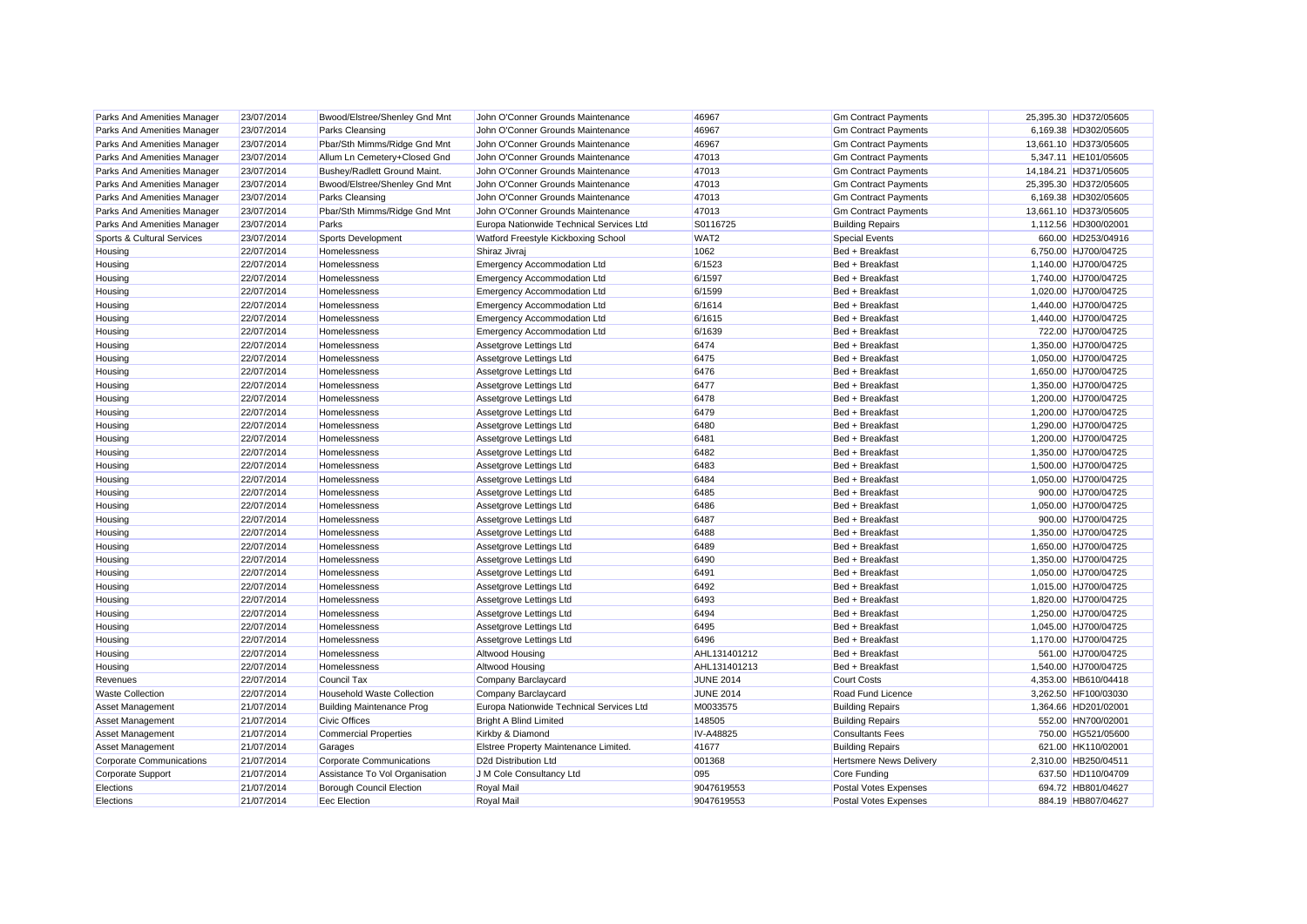| <b>Electoral Registration Costs</b><br>Eec Election |                                                                                                                            |                                                                                                                                               | Advertising                                                       |                                                                                                                                                                                                        |
|-----------------------------------------------------|----------------------------------------------------------------------------------------------------------------------------|-----------------------------------------------------------------------------------------------------------------------------------------------|-------------------------------------------------------------------|--------------------------------------------------------------------------------------------------------------------------------------------------------------------------------------------------------|
|                                                     | Borehamwood Baptist Church                                                                                                 | INV MAY2014                                                                                                                                   | <b>Polling Stations</b>                                           | 500.00 HB807/02203                                                                                                                                                                                     |
| <b>Ridge Parish Election</b>                        | Borehamwood Baptist Church                                                                                                 | INV MAY2014                                                                                                                                   | <b>Polling Stations</b>                                           | 500.00 HB802/02203                                                                                                                                                                                     |
| <b>General Expenses</b>                             | <b>Bond Dickenson Llp</b>                                                                                                  | 4176876                                                                                                                                       | Legal Fees - External                                             | 2,504.00 HB100/04415                                                                                                                                                                                   |
| <b>Parking Services</b>                             | Ace Fire And Security Systems Ltd                                                                                          | 88303                                                                                                                                         | <b>General Repairs</b>                                            | 720.00 HH800/02009                                                                                                                                                                                     |
| <b>Parking Services</b>                             | G4s Cash Solutions (Uk) Ltd                                                                                                | 80051449                                                                                                                                      | <b>Security Services</b>                                          | 1.307.24 HH800/04440                                                                                                                                                                                   |
| <b>Parking Services</b>                             | G4s Cash Solutions (Uk) Ltd                                                                                                | 01725213                                                                                                                                      | <b>Security Services</b>                                          | 554.15 HH800/04440                                                                                                                                                                                     |
| Arboricultural Work-P/Bar                           | Gristwood And Toms Limited                                                                                                 | 27449                                                                                                                                         | <b>Contractors Payments</b>                                       | 5.520.00 HD391/05601                                                                                                                                                                                   |
| Hertsmere Leisure Trust Tender                      | Sharpe Pritchard Llp                                                                                                       | 79025                                                                                                                                         | <b>Consultants Fees</b>                                           | 1,185.00 HD257/05600                                                                                                                                                                                   |
| Sports + Youth Development                          | Mums Of Steel                                                                                                              | 222190614-1                                                                                                                                   | Salaries - Agency                                                 | 800.00 HD256/01004                                                                                                                                                                                     |
| <b>Street Scene Depot</b>                           | Chubb Fire & Security Ltd                                                                                                  | 4717636                                                                                                                                       | <b>General Repairs</b>                                            | 595.00 HF710/02009                                                                                                                                                                                     |
| Anti Fraud Unit                                     | Manpower Uk Ltd                                                                                                            | DI94212                                                                                                                                       | Salaries - Agency                                                 | 1,517.14 HJ830/01004                                                                                                                                                                                   |
| <b>Asset Management</b>                             | Manpower Uk Ltd                                                                                                            | DI94212                                                                                                                                       | Salaries - Agency                                                 | 1,378.38 HB270/01004                                                                                                                                                                                   |
| Corporate Management                                | <b>Barclays Bank</b>                                                                                                       | 33455680                                                                                                                                      | <b>Bank Charges</b>                                               | 2,347.09 HB220/04404                                                                                                                                                                                   |
| <b>Legal Business Unit</b>                          | Manpower Uk Ltd                                                                                                            | DI94212                                                                                                                                       | Salaries - Agency                                                 | 2,489.85 HN300/01004                                                                                                                                                                                   |
| <b>Drainage Consultancy</b>                         | Manpower Uk Ltd                                                                                                            | DI94212                                                                                                                                       | Salaries - Agency                                                 | 505.13 HE640/01004                                                                                                                                                                                     |
| Land Drainage Maintenance                           | Manpower Uk Ltd                                                                                                            | DI94212                                                                                                                                       | Salaries - Agency                                                 | 505.13 HE600/01004                                                                                                                                                                                     |
| <b>Environmental Health</b>                         | Manpower Uk Ltd                                                                                                            | DI94212                                                                                                                                       | Salaries - Agency                                                 | 2,432.72 HF700/01004                                                                                                                                                                                   |
| Revenues + Benefits Unit                            | Manpower Uk Ltd                                                                                                            | DI94212                                                                                                                                       | Salaries - Agency                                                 | 5.915.35 HN150/01004                                                                                                                                                                                   |
| <b>Parking Services</b>                             | Manpower Uk Ltd                                                                                                            | DI94212                                                                                                                                       | Salaries - Agency                                                 | 906.98 HH800/01004                                                                                                                                                                                     |
| <b>Cleansing Services</b>                           | Allstar                                                                                                                    | P2003069999                                                                                                                                   | <b>Diesel</b>                                                     | 2,630.93 HE900/03021                                                                                                                                                                                   |
| Household Waste Collection                          | Allstar                                                                                                                    | P2003069999                                                                                                                                   | <b>Diesel</b>                                                     | 9.785.29 HF100/03021                                                                                                                                                                                   |
| <b>Trade Waste Collection</b>                       | Allstar                                                                                                                    | P2003069999                                                                                                                                   | <b>Diesel</b>                                                     | 636.99 HF300/03021                                                                                                                                                                                     |
| <b>Cleansing Services</b>                           | Manpower Uk Ltd                                                                                                            | DI94212                                                                                                                                       | Salaries - Agency                                                 | 2.555.73 HE900/01004                                                                                                                                                                                   |
| <b>Household Waste Collection</b>                   | Manpower Uk Ltd                                                                                                            | DI94212                                                                                                                                       | Salaries - Agency                                                 | 7,466.17 HF100/01004                                                                                                                                                                                   |
| <b>Asset Management</b>                             | Venn Group Limited                                                                                                         | 943327                                                                                                                                        | Salaries - Agency                                                 | 738.90 HB270/01004                                                                                                                                                                                     |
| <b>Building Maintenance Prog</b>                    | <b>F J French Limited</b>                                                                                                  | 1073                                                                                                                                          | <b>Building Repairs</b>                                           | 4.439.69 HD201/02001                                                                                                                                                                                   |
| <b>Civic Offices</b>                                | Npower Ltd                                                                                                                 | LGUPYDP8                                                                                                                                      | Electricity                                                       | 7,247.14 HN700/02102                                                                                                                                                                                   |
| <b>Civic Offices</b>                                | Purdy Contracts Ltd                                                                                                        | IN235057                                                                                                                                      | <b>Building Repairs</b>                                           | 977.42 HN700/02001                                                                                                                                                                                     |
| <b>Civic Offices</b>                                | Purdy Contracts Ltd                                                                                                        | IN235056                                                                                                                                      | <b>Building Repairs</b>                                           | 616.87 HN700/02001                                                                                                                                                                                     |
| <b>Building Maintenance Prog</b>                    | Elstree Property Maintenance Limited.                                                                                      | 44235                                                                                                                                         | <b>Building Repairs</b>                                           | 1,364.00 HD201/02001                                                                                                                                                                                   |
| Garages                                             | Elstree Property Maintenance Limited.                                                                                      | 44451                                                                                                                                         | <b>Building Repairs</b>                                           | 740.00 HK110/02001                                                                                                                                                                                     |
| <b>Civic Offices</b>                                | <b>Cleantec Services Ltd</b>                                                                                               | 31763                                                                                                                                         | <b>Service Contracts</b>                                          | 735.00 HN700/02028                                                                                                                                                                                     |
| <b>Civic Offices</b>                                | Elecheck (Est) Limited                                                                                                     | 101178                                                                                                                                        | <b>Electrical Testing</b>                                         | 2,390.45 HN700/02105                                                                                                                                                                                   |
| Corporate Communications                            | Na Media Access Limited                                                                                                    | Q345509                                                                                                                                       | Software Licences                                                 | 2.391.88 HB250/04555                                                                                                                                                                                   |
| <b>Land Charges</b>                                 | Local Government Association                                                                                               | 40137532                                                                                                                                      | Legal Fees - External                                             | 1,370.80 HC100/04415                                                                                                                                                                                   |
| <b>Land Charges</b>                                 | Hertfordshire County Council                                                                                               | 1801572891                                                                                                                                    | <b>Hcc Searches</b>                                               | 2,460.00 HC100/04624                                                                                                                                                                                   |
| <b>Bushey Rose Garden</b>                           | <b>F J French Limited</b>                                                                                                  | 1068                                                                                                                                          | <b>Building Repairs</b>                                           | 4,311.91 HD301/02001                                                                                                                                                                                   |
| Parks                                               | Europa Nationwide Technical Services Ltd                                                                                   | S0116175                                                                                                                                      | <b>Building Repairs</b>                                           | 950.17 HD300/02001                                                                                                                                                                                     |
| Parks                                               | <b>Purdy Contracts Ltd</b>                                                                                                 | IN235062                                                                                                                                      | <b>Building Repairs</b>                                           | 3.876.96 HD300/02001                                                                                                                                                                                   |
| Arboricultural Work-B/Wood                          | <b>Gristwood And Toms Limited</b>                                                                                          | 27381                                                                                                                                         | <b>Contractors Payments</b>                                       | 3,075.00 HD390/0560                                                                                                                                                                                    |
| Arboricultural Work-B/Wood                          | Gristwood And Toms Limited                                                                                                 | 27389                                                                                                                                         | <b>Contractors Payments</b>                                       | 4,160.00 HD390/0560                                                                                                                                                                                    |
| Arboricultural Work-B/Wood                          | Gristwood And Toms Limited                                                                                                 | 27390                                                                                                                                         | <b>Contractors Payments</b>                                       | 2.690.00 HD390/05601                                                                                                                                                                                   |
| Arboricultural Work-P/Bar                           | <b>Gristwood And Toms Limited</b>                                                                                          | 27391                                                                                                                                         | <b>Contractors Payments</b>                                       | 2,015.00 HD391/05601                                                                                                                                                                                   |
| Arboricultural Work-Bushey                          | Gristwood And Toms Limited                                                                                                 | 27392                                                                                                                                         |                                                                   | 850.00 HD392/05601                                                                                                                                                                                     |
| Parks                                               |                                                                                                                            |                                                                                                                                               |                                                                   | 1,100.00 HD300/05604                                                                                                                                                                                   |
| Parks                                               |                                                                                                                            |                                                                                                                                               |                                                                   |                                                                                                                                                                                                        |
|                                                     |                                                                                                                            |                                                                                                                                               |                                                                   | 2,250.00 HD300/05604                                                                                                                                                                                   |
|                                                     |                                                                                                                            |                                                                                                                                               |                                                                   | 560.00 HD302/05601                                                                                                                                                                                     |
|                                                     |                                                                                                                            |                                                                                                                                               |                                                                   | 710.00 HD250/04940                                                                                                                                                                                     |
|                                                     |                                                                                                                            |                                                                                                                                               |                                                                   | 4,495.00 HF410/05600                                                                                                                                                                                   |
|                                                     |                                                                                                                            |                                                                                                                                               |                                                                   | 1.922.40 HE900/04004<br>5,013.00 HF100/04111                                                                                                                                                           |
|                                                     | Parks Cleansing<br><b>Youth Services</b><br>Recycling Expansion<br><b>Cleansing Services</b><br>Household Waste Collection | J & S O'Connell<br>J & S O'Connell<br>John O'Conner Grounds Maintenance<br>Child Uk<br>Cistec<br>Bpi.Recycled Products - Pcl<br>Egbert Taylor | JS1256<br>JS1258<br>47199<br>2641<br>510<br>INR379522<br>IN102220 | Contractors Payments<br>Parks Development<br><b>Parks Development</b><br><b>Contractors Payments</b><br>Miscellaneous Expenses<br><b>Consultants Fees</b><br><b>Refuse Sacks</b><br>Refuse - Euro Bins |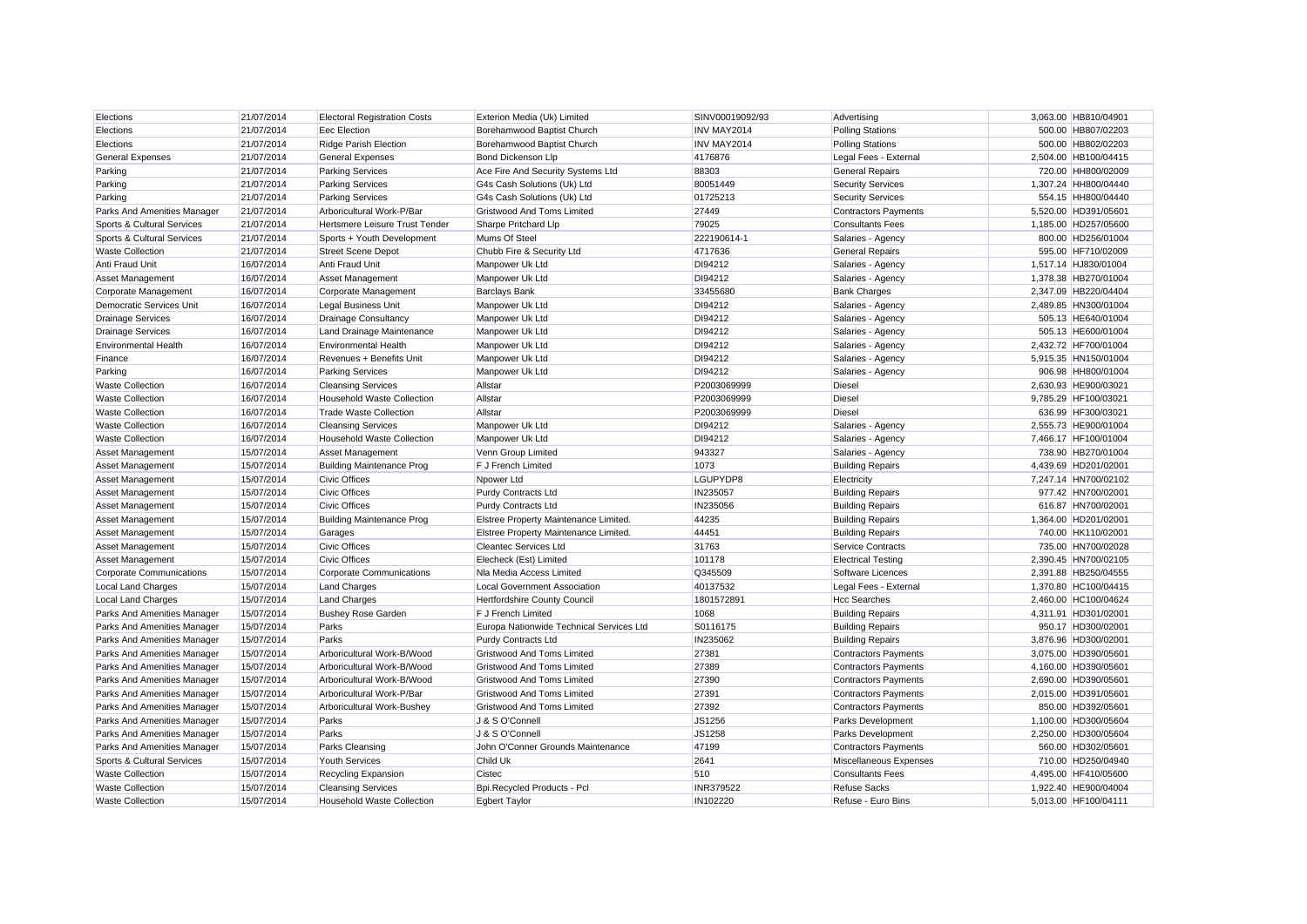| <b>Waste Collection</b>          | 15/07/2014 | Household Waste Collection                            | Welwyn Hatfield Borough Council                   | 20190612           | <b>Partnership Working</b>       | 1.412.75 HF100/05832                     |
|----------------------------------|------------|-------------------------------------------------------|---------------------------------------------------|--------------------|----------------------------------|------------------------------------------|
| <b>Asset Management</b>          | 14/07/2014 | <b>Wyllyotts Art Centre</b>                           | <b>Hertsmere Leisure</b>                          | OP/1025196         | Electricity                      | 2,212.34 HD100/02102                     |
| Asset Management                 | 14/07/2014 | <b>Furzefield Centre Pool</b>                         | Hertsmere Leisure                                 | OP/1025193         | Service Contracts                | 2.212.43 HD202/02028                     |
| <b>Audit And Assurance</b>       | 14/07/2014 | <b>Risk Management</b>                                | North Herts District Council                      | 0001623914         | Partnership Working              | 980.00 HN610/01001                       |
| <b>Building Control</b>          | 14/07/2014 | <b>Building Control</b>                               | Mr W E Greeves                                    | H/V/351            | Fees                             | 1,054.50 HG100/04414                     |
| Corporate Support                | 14/07/2014 | Community Safety Partnership                          | Owsc Services Ltd                                 | 201418             | Miscellaneous Expenses           | 554.17 HE300/04940                       |
| Corporate Support                | 14/07/2014 | Community Safety Partnership                          | Stevenage Borough Council                         | 7000070655/550     | Equip + Furn Funded By Rev       | 1,200.00 HE300/04001                     |
| Corporate Support                | 14/07/2014 | Cctv                                                  | <b>British Telecom Redcare</b>                    | 20021048           | Telephones- Bt Calls             | 6.867.95 HE400/04503                     |
| Development Control              | 14/07/2014 | <b>Planning Grants</b>                                | <b>Idox Software Ltd</b>                          | 7001196            | <b>Planning Computer Systems</b> | 29,400.00 HG210/04514                    |
| <b>Development Control</b>       | 14/07/2014 | Development Management                                | Macdonald & Company                               | 0000055198         | Salaries - Agency                | 1,147.00 HG200/01004                     |
| <b>Environmental Health</b>      | 14/07/2014 | Community Toilet Scheme                               | Paradise Flora Limited                            | 26834              | Miscellaneous Expenses           | 750.00 HE882/04940                       |
| <b>General Expenses</b>          | 14/07/2014 | <b>General Expenses</b>                               | Firstcare                                         | 4199               | Medical                          | 833.33 HB100/01414                       |
| <b>General Expenses</b>          | 14/07/2014 | <b>General Expenses</b>                               | <b>Hertsmere Leisure</b>                          | OP/1025197         | Courier                          | 564.14 HB100/04450                       |
| Housing                          | 14/07/2014 | Homelessness                                          | <b>Cornerstone Barristers</b>                     | 105042             | Legal Fees                       | 2,268.75 HJ700/04725                     |
| Housing                          | 14/07/2014 | Homelessness                                          | <b>Herts Young Homeless</b>                       | 580.002-15         | Bed + Breakfast                  | 5,500.00 HJ700/04725                     |
| Housing                          | 14/07/2014 | <b>Illegal Sublettings</b>                            | <b>Affinity Sutton Homes</b>                      | 2603-ASH           | <b>Contractors Payments</b>      | 7,500.00 HJ200/05601                     |
| <b>Information Services Unit</b> | 14/07/2014 | Information Services (Is)                             | Swinford Consulting Ltd                           | <b>HBC20146-IS</b> | It Managed Services              | 900.00 HN200/04570                       |
| <b>Information Services Unit</b> | 14/07/2014 | Information Services (Is)                             | Ccs Media Ltd                                     | 1902956            | Central Infrastructure Renewal   | 14,496.07 HN200/04510                    |
| <b>Information Services Unit</b> | 14/07/2014 | Information Services (Is)                             | Softcat Ltd                                       | INV00970582        | Equip + Furn Funded By Rev       | 9.494.40 HN200/04001                     |
| <b>Information Services Unit</b> | 14/07/2014 | Civic Office Telephones                               | Daisy Communications Ltd                          | 4348613            | Telephones- Bt Equipment         | 785.92 HN210/04504                       |
| <b>Information Services Unit</b> | 14/07/2014 | Civic Office Telephones                               | Daisy Communications Ltd                          | 4348613            | Telephones-C+W Calls             | 517.21 HN210/04553                       |
|                                  | 14/07/2014 |                                                       |                                                   | 38092              |                                  |                                          |
| Parking                          | 14/07/2014 | Cpz Design + Implementation                           | William Lawrence Advertising Ltd<br>Ccs Media Ltd | 1910585            | Advertising                      | 4.481.19 HH810/04901                     |
| <b>Print Services</b>            | 14/07/2014 | Design + Print Services                               | Mums Of Steel                                     | WM217040614        | Equip + Furn Funded By Rev       | 718.50 HN900/04001<br>600.00 HD256/01004 |
| Sports & Cultural Services       |            | Sports + Youth Development                            |                                                   |                    | Salaries - Agency                |                                          |
| <b>Waste Collection</b>          | 14/07/2014 | <b>Trade Waste Collection</b><br><b>Civic Offices</b> | Hertfordshire County Council                      | 1801559067         | Subs/Contributions               | 60,796.97 HF300/04706                    |
| <b>Asset Management</b>          | 09/07/2014 |                                                       | Total Gas & Power Limited                         | 102094228/14       | Gas                              | 1,086.59 HN700/02101                     |
| <b>Asset Management</b>          | 09/07/2014 | <b>Civic Offices</b>                                  | <b>Wppm Limited</b>                               | 82801              | <b>Building Repairs</b>          | 1.200.00 HN700/02001                     |
| <b>Print Services</b>            | 09/07/2014 | Design + Print Services                               | Pitney Bowes Ltd                                  | 41840021           | <b>Postal Franking</b>           | 5,000.00 HN900/04506                     |
| <b>Anti Fraud Unit</b>           | 08/07/2014 | Anti Fraud Unit                                       | Manpower Uk Ltd                                   | DI93299            | Salaries - Agency                | 910.31 HJ830/01004                       |
| Asset Management                 | 08/07/2014 | <b>Civic Offices</b>                                  | Europa Nationwide Technical Services Ltd          | S0116165           | <b>General Repairs</b>           | 924.60 HN700/02009                       |
| Asset Management                 | 08/07/2014 | <b>Balmoral Drive Depot</b>                           | Chubb Fire & Security Ltd                         | 4686904            | <b>Building Repairs</b>          | 599.00 HG525/02001                       |
| Asset Management                 | 08/07/2014 | Asset Management                                      | Manpower Uk Ltd                                   | DI93299            | Salaries - Agency                | 830.50 HB270/01004                       |
| Corporate Support                | 08/07/2014 | Community Development                                 | Mr M Rollins                                      | H015               | Printing                         | 700.00 HG600/04311                       |
| Corporate Support                | 08/07/2014 | Cctv                                                  | Stevenage Borough Council                         |                    | <b>Contractors Payments</b>      | 8,738.62 HE400/05601                     |
| Corporate Support                | 08/07/2014 | Prg - Revenue Expense                                 | The Prince'S Trust                                | 015207             | Miscellaneous Expenses           | 2.127.82 HG630/04940                     |
| <b>Customer Focus Project</b>    | 08/07/2014 | Customer Focus Project                                | Zengenti Ltd                                      | 5643               | <b>Consultants Fees</b>          | 1,600.00 HO110/05600                     |
| <b>Customer Services</b>         | 08/07/2014 | <b>Civic Office Keepers</b>                           | Proforce 1 Security Ltd                           | <b>PF406</b>       | <b>Wages General</b>             | 2,094.00 HO300/01101                     |
| <b>Customer Services</b>         | 08/07/2014 | <b>Civic Office Keepers</b>                           | Proforce 1 Security Ltd                           | <b>PF407</b>       | <b>Wages General</b>             | 1,809.00 HO300/01101                     |
| Democratic Services Unit         | 08/07/2014 | <b>Civic Expenses</b>                                 | <b>Ensemble Combined Services Ltd</b>             | E <sub>190</sub>   | <b>Mayor Making</b>              | 1,596.80 HB150/04605                     |
| <b>Democratic Services Unit</b>  | 08/07/2014 | Overview + Scrutiny Committees                        | University Of Hertfordshire                       | 00000069700        | <b>Consultants Fees</b>          | 5.600.00 HB142/05600                     |
| <b>Democratic Services Unit</b>  | 08/07/2014 | Legal Business Unit                                   | Manpower Uk Ltd                                   | DI93299            | Salaries - Agency                | 2,648.30 HN300/01004                     |
| <b>Development Control</b>       | 08/07/2014 | Development Management                                | William Lawrence Advertising Ltd                  | 38088              | Advertising                      | 2,321.82 HG200/04901                     |
| Development Control              | 08/07/2014 | Development Management                                | <b>Banner Business Supplies</b>                   | A-28409013         | Stationery + Office Supps        | 539.73 HG200/04303                       |
| <b>Drainage Services</b>         | 08/07/2014 | Drainage Consultancy                                  | Manpower Uk Ltd                                   | DI93299            | Salaries - Agency                | 505.13 HE640/01004                       |
| <b>Drainage Services</b>         | 08/07/2014 | Land Drainage Maintenance                             | Manpower Uk Ltd                                   | DI93299            | Salaries - Agency                | 505.13 HE600/01004                       |
| <b>Drainage Services</b>         | 08/07/2014 | Revenue Funded Drainage Schs                          | Manpower Uk Ltd                                   | DI93299            | Salaries - Agency                | 516.38 HE601/01004                       |
| Elections                        | 08/07/2014 | Borough Council Election                              | <b>Electoral Reform Services</b>                  | ERSLA0780          | <b>Postal Votes Expenses</b>     | 2,038.58 HB801/04627                     |
| Elections                        | 08/07/2014 | Borough Council Election                              | <b>Electoral Reform Services</b>                  | ERSLA0780          | Printing                         | 4,174.05 HB801/04311                     |
| Elections                        | 08/07/2014 | Eec Election                                          | <b>Electoral Reform Services</b>                  | ERSLA0780          | Postal Votes Expenses            | 2.527.13 HB807/04627                     |
| Elections                        | 08/07/2014 | Eec Election                                          | <b>Electoral Reform Services</b>                  | ERSLA0780          | Printing                         | 8,964.99 HB807/04311                     |
| <b>Environmental Health</b>      | 08/07/2014 | <b>Environmental Health</b>                           | Manpower Uk Ltd                                   | DI93299            | Salaries - Agency                | 1.132.59 HF700/01004                     |
| Finance                          | 08/07/2014 | Revenues + Benefits Unit                              | Manpower Uk Ltd                                   | DI93299            | Salaries - Agency                | 2,854.68 HN150/01004                     |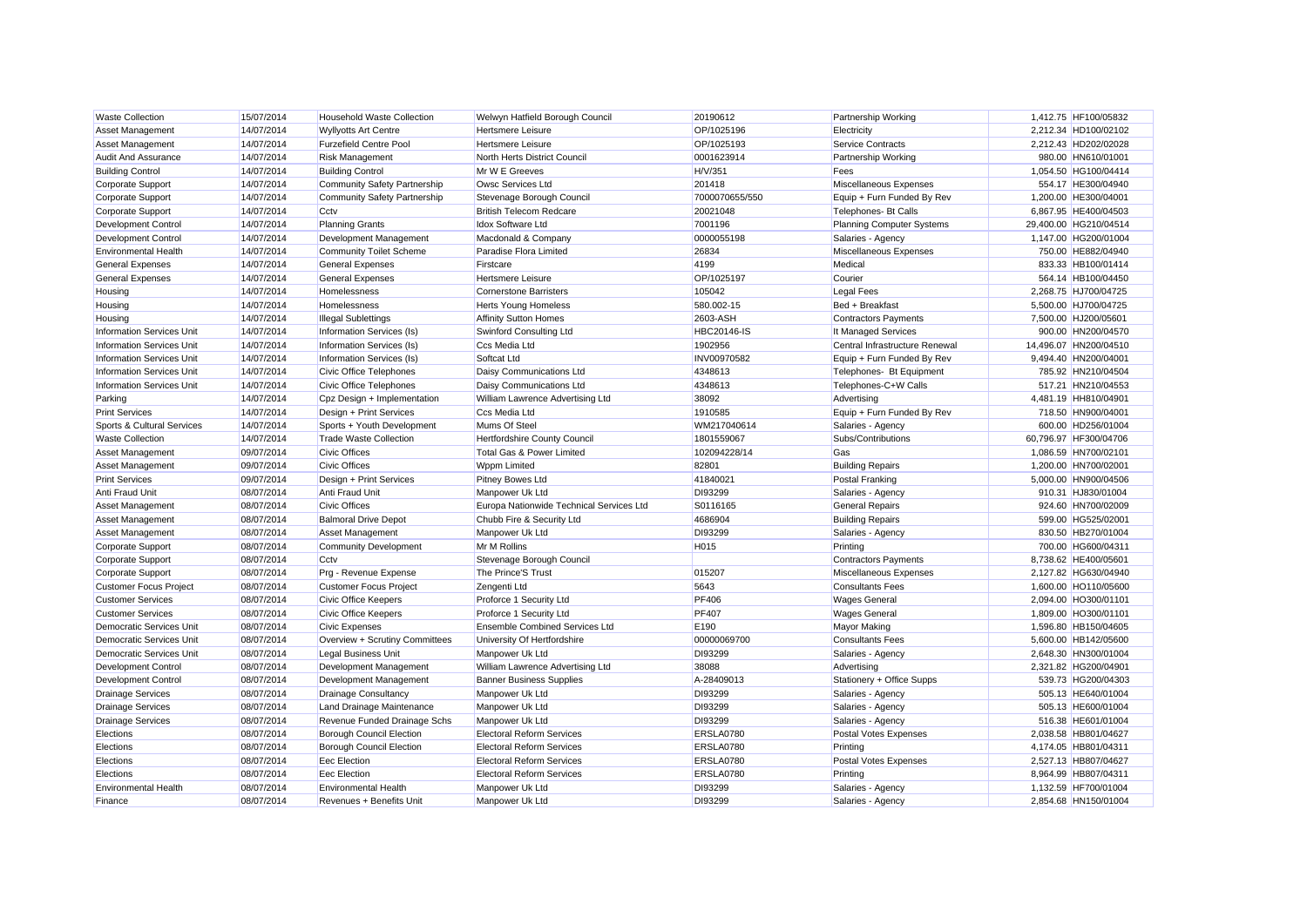| <b>Highway Related Items</b>     | 08/07/2014 | <b>Street Name Plates</b>        | G&G Signs                                    | 23770         | <b>Contractors Payments</b>    | 982.00 HH700/05601    |
|----------------------------------|------------|----------------------------------|----------------------------------------------|---------------|--------------------------------|-----------------------|
| Human Resources                  | 08/07/2014 | <b>Human Resources</b>           | East Of England Local Government Association | 9134513       | <b>Consultants Fees</b>        | 3,750.00 HN500/05600  |
| <b>Information Services Unit</b> | 08/07/2014 | Information Services (Is)        | <b>Qbs Software Ltd</b>                      | SIN139727     | Central Infrastructure Renewal | 559.70 HN200/04510    |
| <b>Information Services Unit</b> | 08/07/2014 | Information Services (Is)        | <b>Fredo Internet Services</b>               | 1832          | Internet + It Security         | 6,500.00 HN200/04538  |
| <b>Information Services Unit</b> | 08/07/2014 | Information Services (Is)        | <b>Fredo Internet Services</b>               | 1829          | Internet + It Security         | 1,000.00 HN200/04538  |
| Parking                          | 08/07/2014 | <b>Parking Services</b>          | Manpower Uk Ltd                              | DI93299       | Salaries - Agency              | 1,007.76 HH800/01004  |
| Parks And Amenities Manager      | 08/07/2014 | Allum Ln Cemetery+Closed Gnd     | St Giles Parochial Church Council            | LTR 6.6.14    | <b>Grants</b> Etc              | 2,798.99 HE101/04951  |
| <b>Planning Policy</b>           | 08/07/2014 | <b>Planning Policy</b>           | William Lawrence Advertising Ltd             | 38090         | <b>Recruitment Advertising</b> | 1,285.00 HG300/01501  |
| <b>Print Services</b>            | 08/07/2014 | Design + Print Services          | Df One Design                                | HBC030        | Contractors Payments           | 798.00 HN900/05601    |
| Sports & Cultural Services       | 08/07/2014 | <b>Youth Services</b>            | <b>Hertsmere Leisure</b>                     |               | Miscellaneous Expenses         | 1,100.00 HD250/04940  |
| Sports & Cultural Services       | 08/07/2014 | Sports Development               | Saracens Sport Foundation                    | 538           | <b>Special Events</b>          | 660.00 HD253/04916    |
| <b>Waste Collection</b>          | 08/07/2014 | <b>Cleansing Services</b>        | Manpower Uk Ltd                              | DI93299       | Salaries - Agency              | 2,746.23 HE900/01004  |
| <b>Waste Collection</b>          | 08/07/2014 | Household Waste Collection       | Manpower Uk Ltd                              | DI93299       | Salaries - Agency              | 4,214.65 HF100/01004  |
| <b>Waste Collection</b>          | 04/07/2014 | <b>Cleansing Services</b>        | Allstar                                      | P2003000703   | Diesel                         | 2,796.87 HE900/03021  |
| <b>Waste Collection</b>          | 04/07/2014 | Household Waste Collection       | Allstar                                      | P2003000703   | Diesel                         | 10,952.07 HF100/03021 |
| <b>Waste Collection</b>          | 04/07/2014 | <b>Trade Waste Collection</b>    | Allstar                                      | P2003000703   | <b>Diesel</b>                  | 758.90 HF300/03021    |
| Anti Fraud Unit                  | 02/07/2014 | Anti Fraud Unit                  | Manpower Uk Ltd                              | DI92935       | Salaries - Agency              | 1.892.31 HJ830/01004  |
| <b>Asset Management</b>          | 02/07/2014 | Asset Management                 | Manpower Uk Ltd                              | DI92935       | Salaries - Agency              | 1,282.90 HB270/01004  |
| <b>Asset Management</b>          | 02/07/2014 | Properties Let To Housing        | Elstree Property Maintenance Limited.        | 42371         | <b>Building Repairs</b>        | 540.00 HK158/02001    |
| <b>Asset Management</b>          | 02/07/2014 | <b>Civic Offices</b>             | R E Dew & Co Ltd                             | 22929         | <b>General Repairs</b>         | 500.00 HN700/02009    |
| Asset Management                 | 02/07/2014 | Asset Management                 | Venn Group Limited                           | 956922        | Salaries - Agency              | 886.68 HB270/01004    |
| <b>Asset Management</b>          | 02/07/2014 | Properties Let To Housing        | Elstree Property Maintenance Limited.        | 44456         | <b>Building Repairs</b>        | 2.818.70 HK158/02001  |
| Asset Management                 | 02/07/2014 | <b>Civic Offices</b>             | <b>Cleantec Services Ltd</b>                 | 31634         | Contract Cleaning              | 5,388.85 HN700/02603  |
| Asset Management                 | 02/07/2014 | Bushey Museum - Rudolph Rd       | Chubb Fire & Security Ltd                    | 4682579       | <b>General Repairs</b>         | 1.278.26 HD121/02009  |
| Asset Management                 | 02/07/2014 | <b>Building Maintenance Prog</b> | Proforce 1 Security Ltd                      | PF354         | <b>Building Repairs</b>        | 1,353.00 HD201/02001  |
| Asset Management                 | 02/07/2014 | Asset Management                 | Venn Group Limited                           | 958853        | Salaries - Agency              | 972.89 HB270/01004    |
| <b>Asset Management</b>          | 02/07/2014 | <b>Civic Offices</b>             | Chubb Fire & Security Ltd                    | 4681826       | <b>General Repairs</b>         | 696.80 HN700/02009    |
| Asset Management                 | 02/07/2014 | Meadow Road Depot                | Chubb Fire & Security Ltd                    | 4684555       | <b>General Repairs</b>         | 595.00 HG560/02009    |
| <b>Benefits</b>                  | 02/07/2014 | <b>Benefits Administration</b>   | Civica Uk Limited                            | C/RB125428    | Software Licences              | 4,393.00 HB630/04555  |
| <b>Benefits</b>                  | 02/07/2014 | <b>Benefits Administration</b>   | Otech Ltd                                    | 101833        | Software Licences              | 595.00 HB630/04555    |
| <b>Building Control</b>          | 02/07/2014 | <b>Building Control</b>          | Resolution Data Management Ltd               | 7871          | Pubs/News/Periodicals          | 795.00 HG100/04308    |
| Corporate Support                | 02/07/2014 | Economic Development             | Exterion Media (Uk) Limited                  | SINV00015772  | <b>Grants</b> Etc              | 2,925.00 HG500/04951  |
| Corporate Support                | 02/07/2014 | Cctv                             | Quadrant Security Group Plc                  | SIN073679/95/ | Maintenance Of Ccty Camaras    | 2,389.53 HE400/04072  |
| Corporate Support                | 02/07/2014 | Economic Development             | Stevenage Borough Council                    | 7000070562    | <b>Grants</b> Etc              | 1,350.00 HG500/04951  |
| <b>Democratic Services Unit</b>  | 02/07/2014 | Legal Business Unit              | Manpower Uk Ltd                              | DI92935       | Salaries - Agency              | 2.548.70 HN300/01004  |
| <b>Development Control</b>       | 02/07/2014 | Development Management           | Macdonald & Company                          | 0000054789    | Salaries - Agency              | 2,150.51 HG200/01004  |
| Development Control              | 02/07/2014 | Development Management           | Macdonald & Company                          | 0000054981    | Salaries - Agency              | 6,948.80 HG200/01004  |
| Development Control              | 02/07/2014 | <b>Planning Grants</b>           | Idox Software Ltd                            | 7002963       | <b>Consultants Fees</b>        | 2,375.00 HG210/05600  |
| Development Control              | 02/07/2014 | Development Management           | Macdonald & Company                          | 0000055090    | Salaries - Agency              | 1,201.25 HG200/01004  |
| Development Control              | 02/07/2014 | Planning Improvement Project     | Anne Jagger                                  | 14427         | Salaries - Agency              | 806.13 HG210/01004    |
| <b>Drainage Services</b>         | 02/07/2014 | Drainage Consultancy             | Manpower Uk Ltd                              | DI92935       | Salaries - Agency              | 505.13 HE640/01004    |
| <b>Drainage Services</b>         | 02/07/2014 | Revenue Funded Drainage Schs     | Manpower Uk Ltd                              | DI92935       |                                | 961.38 HE601/01004    |
|                                  |            |                                  |                                              | PPSW78        | Salaries - Agency              | 2.471.08 HE640/05601  |
| <b>Drainage Services</b>         | 02/07/2014 | Drainage Consultancy             | Stanmore Quality Surfacing Ltd               |               | Contractors Payments           |                       |
| <b>Drainage Services</b>         | 02/07/2014 | Drainage Consultancy             | Euro Environmental Contracts Ltd             | 0000053395    | Contractors Payments           | 1,141.85 HE640/05601  |
| Elections                        | 02/07/2014 | Eec Election                     | The Radlett Centre                           | 5292          | <b>Polling Stations</b>        | 646.00 HB807/02203    |
| Elections                        | 02/07/2014 | Borough Council Election         | Allum Lane Community Centre                  | 2960          | <b>Premises Hire</b>           | 800.00 HB801/02201    |
| Elections                        | 02/07/2014 | <b>Eec Election</b>              | Allum Lane Community Centre                  | 2960          | <b>Premises Hire</b>           | 800.00 HB807/02201    |
| <b>Environmental Health</b>      | 02/07/2014 | <b>Environmental Health</b>      | Manpower Uk Ltd                              | DI92935       | Salaries - Agency              | 1,226.68 HF700/01004  |
| <b>Environmental Health</b>      | 02/07/2014 | <b>Food Contamination</b>        | Osborne Richardson Ltd                       | 175755        | Contractors Payments           | 1.017.00 HE863/05601  |
| Finance                          | 02/07/2014 | Revenues + Benefits Unit         | Manpower Uk Ltd                              | DI92935       | Salaries - Agency              | 12,956.06 HN150/01004 |
| Finance                          | 02/07/2014 | Accountancy + Financial Servs    | William Lawrence Advertising Ltd             | 38091         | Pubs/News/Periodicals          | 983.67 HN100/04308    |
| <b>General Expenses</b>          | 02/07/2014 | <b>General Expenses</b>          | Sector Treasury Services Ltd                 | 93661566      | Subs/Contributions             | 6,014.00 HB100/04706  |